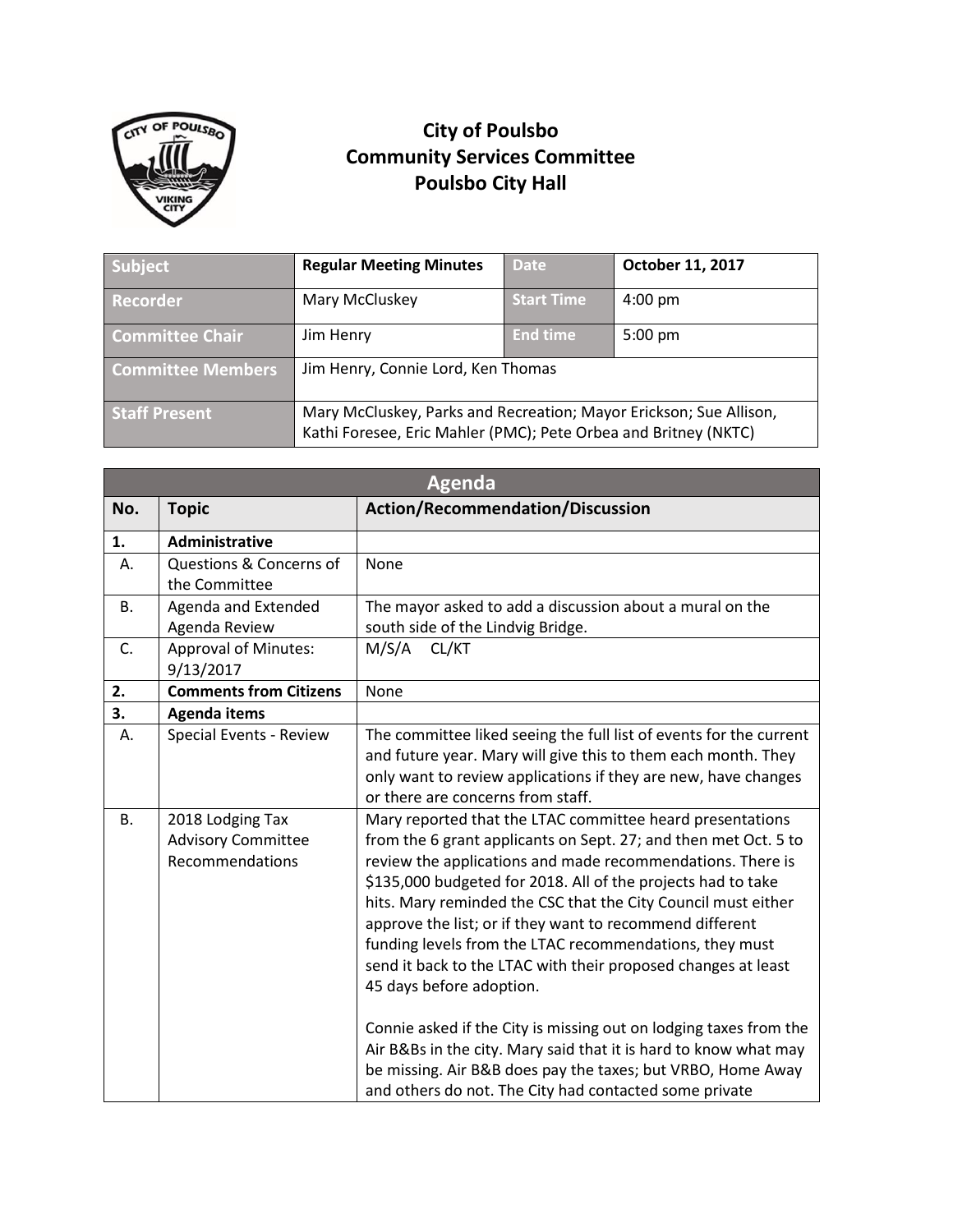| establishments a couple of years ago but it is difficult to find |  |
|------------------------------------------------------------------|--|
| these places and get them to comply.                             |  |

Ken Thomas said that he would like to hear from those who have come to this meeting and is this money sufficient for their projects. Eric Mahler passed out a sheet with 2017 vs 2018 awards, and the difference from the LTAC's recommendations. He is a member of the PMC representing the Tree Lighting ceremony and as a citizen of Poulsbo. He feels that the LTAC has lost sight of its purpose and concerned for the proper appropriation of funds. The money is to promote tourism and bring people into Poulsbo. The Bremerton Symphony does not bring people to Poulsbo and stay in hotels. Visit Kitsap is getting a lot of money for a website. He is asking that the Council take a closer look. The LTAC is not serving its purpose properly. HDPA was awarded a lot of money for watering flowers. He does not agree that HDPA is the Gatekeeper of Poulsbo. Eric asked that the committee be spoken to by Council. He stated that under the PMC there is a historical museum and visitor center via the Poulsbo Historical Society. PHS receives funding from three different sources for operations/rent. This is a lot of money for operations. The museum should be self-sufficient as they had agreed to years ago. The Chamber had signed a lease for space at the museum, and the Chamber has lost control of the VIC since it is in the museum.

Ken Thomas asked if they were offered the opportunity to say these things during deliberations. Eric said no, and Mary confirmed that the meeting was for deliberations only. Eric said that it wouldn't be appropriate to make the comments during the meetings. Giving power to a committee is a good idea, but it isn't working here. He reiterated that the LTAC has detached from its purpose.

There was concern expressed that the PMC's budget was reviewed by each line item, and that they must stick with that spreadsheet. Britney said that the other members think that they must stick with those numbers, but Mary M. had called both Kathi Foresee and Jim Shields to confirm that the award does not need to stick with the numbers as discussed; the final numbers can be moved around within the award. PMC can allocate internally. Eric said that LTAC member Mary Fitz went to one of their PMC meetings last year, and told the PMC to line item their budget in the 2018 grant.

Connie was concerned that organizations within the PMC are counting on this money. There may be a riff and disappointment between organizations. She said that things